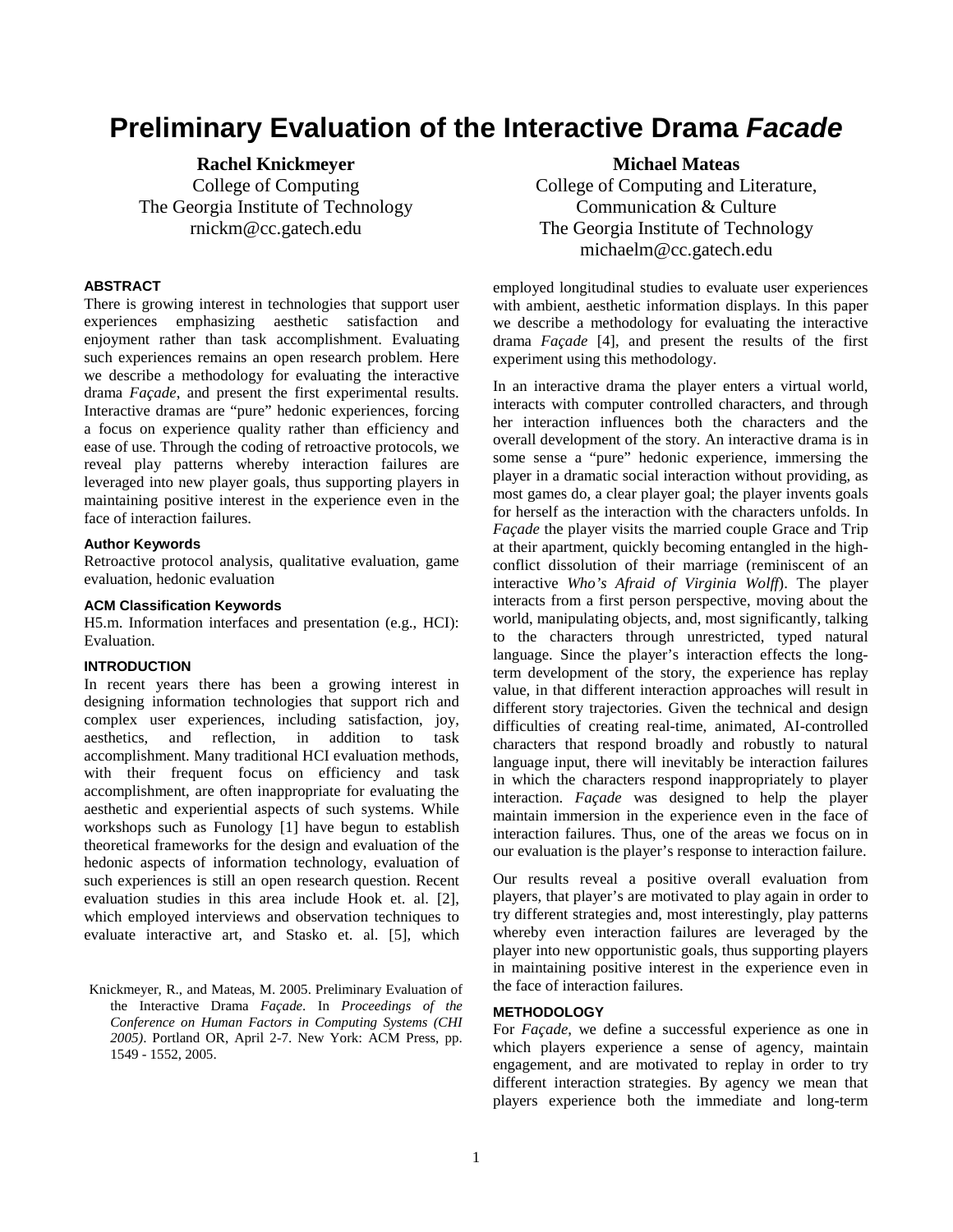effects of their actions as related to their goals. As interaction breakdowns are likely to negatively impact both immersion and engagement, the player's response to interaction breakdown is a major focus of this study.

We use Retroactive Protocol Analysis as our primary evaluation tool, supplemented with a post-experience interview to gather general player reactions. We chose the retroactive over a standard talk-aloud protocol in order to

| Code               | <b>Desc</b>                                                               | <b>Exp</b>                                                          | Code             | <b>Desc</b>                                                                          | Exp                                                                 |
|--------------------|---------------------------------------------------------------------------|---------------------------------------------------------------------|------------------|--------------------------------------------------------------------------------------|---------------------------------------------------------------------|
| Agency:            |                                                                           |                                                                     | Misc:            |                                                                                      |                                                                     |
| LOCAGE             | Local Agency                                                              | "He's reacted to me<br>picking up the drink"                        | LAUGH            | Player Laughter                                                                      |                                                                     |
| <b>GLOBAGE</b>     | Global Agency                                                             | "I felt responsible for<br>the outcome"                             | <b>IRRIT</b>     | Unspecified irritation<br>or confusion                                               |                                                                     |
| LOSSAGE            | Loss of Control / Agency                                                  | "I don't know what to<br>do,<br>they<br>aren't<br>listening"        | Storyline:       |                                                                                      |                                                                     |
| <b>CHARRESPAP</b>  | Appropriate Response                                                      | "I liked her response"                                              | <b>BACKGRD</b>   | Interest in Background<br>or Continuing story<br>expressed                           | "I want to know more<br>about their proposal"                       |
| <b>CHARRESPNEG</b> | <b>Inappropriate Response</b>                                             | "That response didn't<br>make any sense"                            | CLOSURE          | Sense of closure / end<br>satisfaction expressed                                     | "I liked the ending"                                                |
| Curiosity:         |                                                                           |                                                                     | <b>DISINT</b>    | Disinterest in the story<br>expressed                                                | "I'm<br>not<br>really<br>listening anymore to<br>the story"         |
| PHYSEXPL           | <b>Exploring Physical Space</b>                                           | "I'm seeing what else I<br>can touch here"                          | <b>DISSAT</b>    | Dissatisfication<br>with<br>outcome                                                  | "The ending was very<br>abrupt"                                     |
| <b>AIEXPL</b>      | <b>Exploring AI Structure</b>                                             | "We'll see if the parser<br>understands that"                       | <b>IRRITATE</b>  | General Irritation with<br>storyline / Confusion<br>with storyline                   | "І<br>don't<br>really<br>understand<br>what's<br>happening anymore" |
| <b>CHAREXPL</b>    | <b>Exploring Character</b>                                                | "I want to hear more<br>about Trip"                                 | Program Bugs:    |                                                                                      |                                                                     |
| Fantasy:           |                                                                           |                                                                     | <b>STUCK</b>     | Player unable to move                                                                |                                                                     |
| <b>IMMERSE</b>     | Noted feeling of immersion                                                | "This is very socially<br>awkward"                                  | Replay:          |                                                                                      |                                                                     |
| <b>CHARPERS</b>    | Acting naturally, or acting<br>as yourself                                | "I'm doing what I'd<br>normally do in this<br>situation"            | <b>DESREPLY</b>  | Expressed Desire to<br>Replay                                                        | "I want to play again"                                              |
| <b>FLIRT</b>       | Flirtation                                                                | "I'm going to hit on<br>Trip"                                       | <b>STRATALT</b>  | Specific<br>Strategy<br>Alteration based on<br>previous game                         | "I'm<br>going<br>to<br>try<br>favoring Grace<br>this<br>time"       |
| <b>INSTIGATE</b>   | Instigation / Insulting                                                   | "I'm going to try and<br>get them to argue with<br>me"              | <b>NOTEDDIFF</b> | Noted Differences in<br>the storyline / actions                                      | "That was neat, it was<br>different from the last<br>game"          |
| SYMP               | Sympathy with Characters                                                  | "I<br>understand<br>what<br>she's going through"                    | Representation   |                                                                                      |                                                                     |
| FRUST              | <b>Frustration with Characters</b>                                        | "Trip is irritating me<br>now"                                      | <b>REPPOS</b>    | Positive reaction to the<br>representation,<br>specifically<br>facial<br>expressions | "I really love the facial"<br>expressions,<br>very<br>expressive"   |
| Challenge:         |                                                                           |                                                                     | <b>REPNEG</b>    | Negative reaction to<br>the representation                                           | "The characters are a<br>little cartoony for me"                    |
| <b>STRAT</b>       | Indication of a use of<br>specific strategy to created<br>desired outcome | "I'm<br>going<br>to<br>try<br>favoring Trip to see<br>what happens" |                  |                                                                                      |                                                                     |

**Table 1: Table shows the complete coding scheme used to analyze the video data collected from participants. Codes fall into six categories: Agency, Fantasy, Challenge, Storyline, Miscellaneous, and Representation**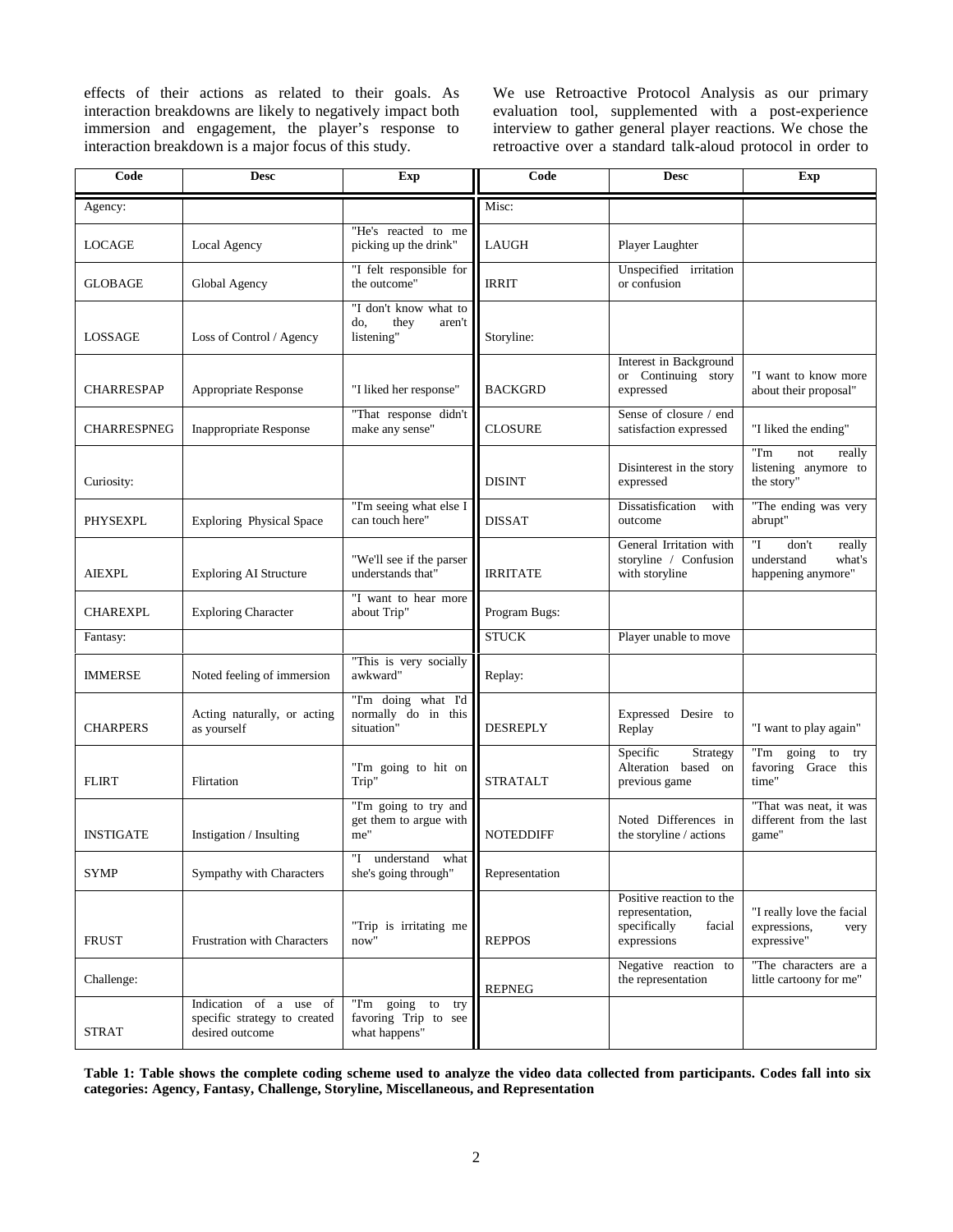

**Figure 1. Protocol code avg. across players for first play.**

prevent interrupting the fast-paced real-time flow of the experience. In our retroactive protocols, players play Façade while the screen is videotaped. The players then describe their interactions and reactions to the characters in the game while watching the tape and consulting a generated script of their game play. In order to determine *Façade's* replay value, as well as to discover how player's interaction strategies change during replay, they then play *Façade* a second time. The entire protocol is recorded and used for analysis.

We used Malone [3] as a starting point for developing our coding scheme for the retroactive protocols. Malone defines three categories that determine successful game experiences: challenge, fantasy, and curiosity. Our coding scheme expands on this, looking specifically at categories such as Agency, Exploration, Strategy, and Disinterest. The complete coding scheme can be seen in Table 1, including descriptions and example player comments that satisfy each code. Using this scheme, we coded the videos of the retroactive protocol, tagging everything the player said with one or more codes.

#### **RESULTS**

Eight players participated in the study, five males and 3 females. There were no gender differences in play patterns or in player's overall evaluation of the experience in the post-interview. Ages ranged from 24 to 38 and gaming experience varied from minimal to quite experienced. Surprisingly, prior gamming experience was not a factor in determining play patterns or overall evaluation of the experience.

#### **GENERAL RESULTS**

Six out of the eight players reported during the postinterview that they enjoyed the experience and would like to play the game again. This indicates that, in general, players consider *Façade* to be a successful experience.

We noted two distinct patterns of play. Some players spent the majority of their time exploring and tuning their gaming strategy (STRAT). Other players spent significantly less time on strategy but appeared to be more "immersed" in the



**Figure 2. Protocol code avg. across players for replay.** 

experience. They had high scores in IMMERSE and CHARPERS. The first type of player is explicitly trying to manipulate the characters to cause certain outcomes, where the second type of player is trying to "be herself" and "act naturally" within the experience.

Figure 1 shows the average totals for codes in the first retroactive protocol, figure 2 in the replay protocol. The height of the bars represents the length of time players talked about the code category during the retrospective protocol. For example, in figure 1 players spent on average about 25 seconds making comments about the appropriateness of character responses (fourth bar over from left). The total length of time of one play-through of *Façade* varies, as players may take actions that cause the experience to end prematurely (e.g. the player may be thrown out of the apartment for being socially inappropriate too often), or may bring up more or fewer conversational topics. On the long side, a singe playthrough can take 20 minutes.

On replay, we noted a general tendency for players to switch from immersive gameplay (acting naturally) to one involving more strategy. Though the STRAT bar is smaller in figure 2 than in figure 1, the total amount of time the player comments on strategy-based play in the protocol is STRAT + STRATALT; this sum is larger in figure 2 than figure 1. We also found that replay games tend to be longer than the first game, and that the ratio of appropriate to inappropriate character responses (CHARRESPAP to CHARRESPNEG) goes up in replay, indicating that players learn how to evoke more satisfying reactions from the characters. In addition, during replay we see significant activity in STRATALT and NOTEDDIFF, indicating that players actively adjust their interaction strategies in response to the previous experience, and actively note and enjoy the conversational and story-level differences evident during replay.

#### **Patterns in Interaction breakdowns**

In order to discern how failures in the interaction affected players' experiences with the system, we graphed each game experience using a Gantt Diagram. This allows us to